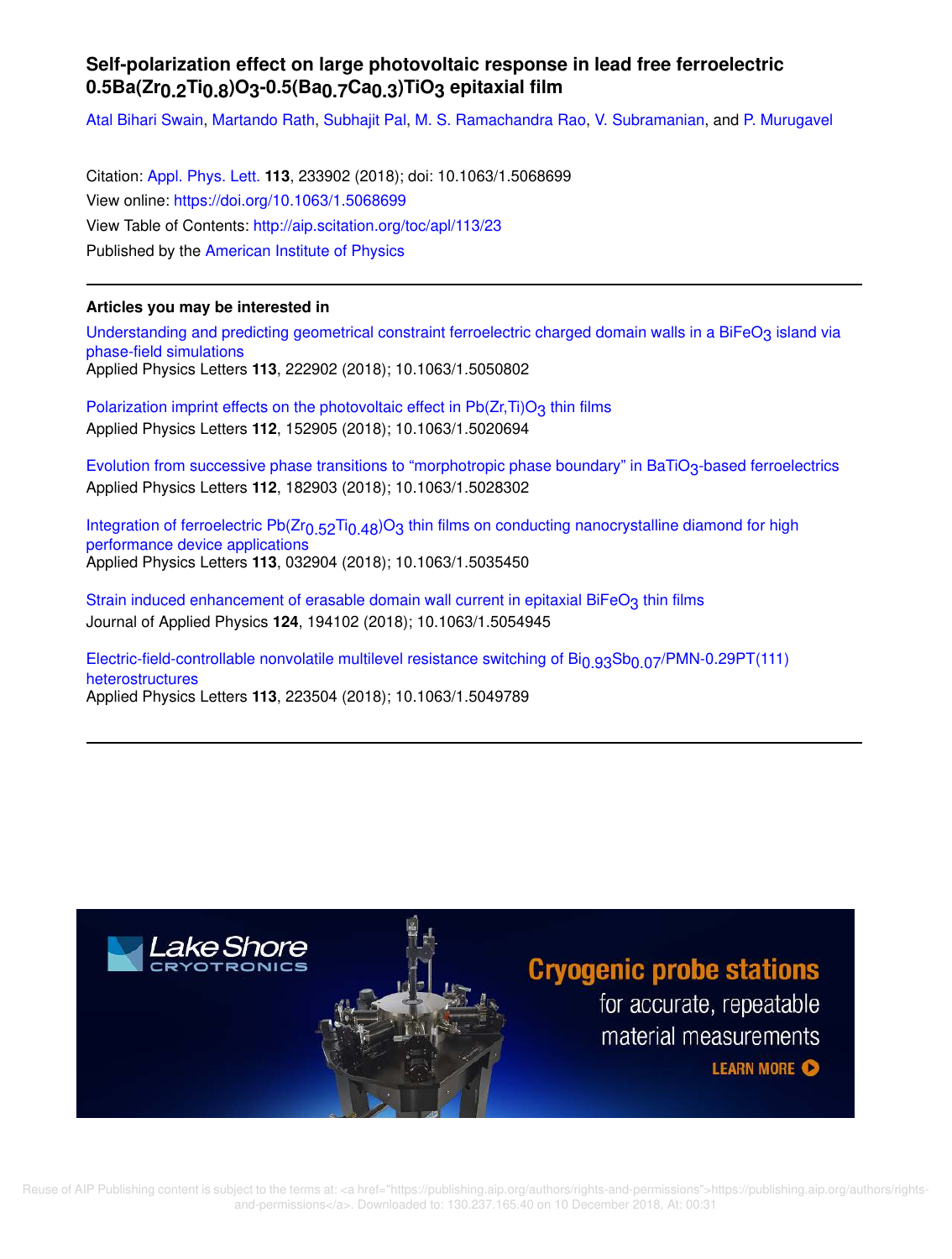

## Self-polarization effect on large photovoltaic response in lead free ferroelectric  $0.5Ba(Zr_{0.2}Ti_{0.8})O_3-0.5(Ba_{0.7}Ca_{0.3})TiO_3$  epitaxial film

Atal Bihari Swain,<sup>1</sup> Martando Rath,<sup>1,2</sup> Subhajit Pal,<sup>1</sup> M. S. Ramachandra Rao,<sup>1,2</sup> V. Subramanian, <sup>1</sup> and P. Murugavel<sup>1,a)</sup>

 $1$ Department of Physics, Indian Institute of Technology Madras, Chennai 600036, India  $^2$ Nano Functional Materials Technology Centre, Department of Physics, Indian Institute of Technology Madras, Chennai 600036, Tamil Nadu, India

(Received 18 October 2018; accepted 17 November 2018; published online 6 December 2018)

An epitaxial lead free ferroelectric  $0.5Ba(Zr_{0.2}Ti_{0.8})O_3-0.5(Ba_{0.7}Ca_{0.3})TiO_3$  (BZT-BCT) thin film is fabricated on a  $(001)Nb:SrTiO<sub>3</sub>$  single crystalline substrate by the pulsed laser deposition method. The 2.3% lattice mismatch between the BZT-BCT and substrate suggests that the film is grown under a compressively strained state by leaving a large strain gradient near the interface. Polarization versus electric field measurement reveals that the film exhibits a ferroelectric hysteresis character with a large imprint effect indicating the existence of an internal electric field. The origin of the internal electric field is correlated with the strain gradient induced flexoelectric effect and the interfacial built-in field. Consequently, the resultant internal electric field could lead to a self-polarized non-switchable layer at the interface. The evidence for the envisaged selfpolarization effect is indeed shown by the piezo force microscopic measurements. Importantly, photovoltaic studies performed on the film display an open circuit voltage of 1.1 V, which is higher than the values reported for many ferroelectric films. The observed photovoltaic response is correlated with the depolarization field and the self-polarization effect. The demonstrated large photoresponse illustrates the application potential of the BZT-BCT system in photovoltaic devices. Published by AIP Publishing. https://doi.org/10.1063/1.5068699

The spontaneous and switchable polarization of the ferroelectric materials facilitated their applications in non-volatile memory devices,  $^{1,2}$  tunnel junctions,  $^{3,4}$  resistive switching, <sup>5</sup> etc. In addition, there is numerous research interest in extending their application potential in the field of energy harvesting by transforming the wide range of unconsumed energy sources such as vibrations, mechanical fluctuations, solar radiations, and temperature variation.<sup>6</sup> Recently, the work on the photovoltaic (PV) effect on ferroelectric oxides is gaining momentum due to the above observed bandgap open-circuit voltage  $(V_{\text{OC}})^{7,8}$  Such a large photo-response can make them an attractive candidate in the pursuit of alternative to the existing green energy conversion sources. Of late, several ferroelectric oxides were reported to exhibit interesting PV characteristics along with various diversified mechanisms for the observed abovebandgap ferroelectric photovoltage. $9-11$  However, the ferroelectric systems studied are limited to a selected few such as LiNbO<sub>3</sub>,<sup>12</sup> BaTiO<sub>3</sub>,<sup>13</sup> (Pb<sub>0.97</sub>La<sub>0.03</sub>)(Zr<sub>0.52</sub>Ti<sub>0.48</sub>)O<sub>3</sub> (PLZT),<sup>14</sup> BiFeO<sub>3</sub> (BFO),<sup>7</sup> and Pb( $Zr_{1-x}Ti_x$ )O<sub>3</sub> (PZT).<sup>15</sup> In this regard, it is highly imperative to search for ferroelectrics exhibiting a large PV response so as to widen the available ferroelectric PV materials which will enable better understanding about the PV mechanism.

Interestingly, Poosanaas and Uchino<sup>14</sup> proposed the empirical correlation between the photovoltage and morphotropic phase boundary (MPB) composition in a ferroelectric system. In this scenario, the recently discovered lead free ferroelectric  $0.5Ba(Zr_{0.2}Ti_{0.8})O_3-0.5(Ba_{0.7}Ca_{0.3})TiO_3$  (BZT-BCT) system<sup>16</sup> having an MPB composition can be considered as a potential candidate to explore the PV effect. Importantly, it is one of the Pb-free alternatives owing to its large piezocoefficient ( $d_{33}$ ) value of ~620 pC/N. However, the physical characteristics of BZT-BCT thin films are limited in literature and notably, the PV properties are unexplored till date despite the compound exhibiting a PV favourable MPB composition. $14,16$  In this work, we have fabricated an epitaxial thin film of BZT-BCT on a 5% Nb doped  $(001)$ SrTiO<sub>3</sub> (Nb:STO) substrate by the pulsed laser deposition (PLD) technique and studied its ferroelectric properties along with the PV characteristics. The film showed a strong selfpolarization effect and a remarkable PV response of 1.1 V as the open circuit voltage. The possible correlations between the self-polarization and large PV response are discussed in this letter. The results presented in this letter elucidate the significance of the BZT-BCT system in future PV and selfpowered photodetector related applications.<sup>17,18</sup>

To fabricate the BZT-BCT film by the PLD technique, the target was prepared by the solid state route. Initially, homogeneously mixed stoichiometric amounts of BaCO<sub>3</sub>,  $CaCO<sub>3</sub>$ , BaZrO<sub>3</sub>, and TiO<sub>2</sub> precursors were calcined at 1350 °C for 4 h.<sup>19</sup> The calcined powder was mixed with 6 wt. % polyvinyle alcohol as the binder and uniaxially pressed into a 12 mm diameter disc shaped pellet. The green pellet was sintered at  $1450^{\circ}$ C for 6 h for better densification and used as the target. The film was deposited on the (001)Nb:STO substrate at  $720\degree C$  at 400 mTorr of oxygen partial pressure  $(PO<sub>2</sub>)$ . The deposition was carried out by ablating the target using excimer laser (10 Hz pulse frequency and 2.3 mJ/cm<sup>2</sup> fluence) for 15 min. After deposition, the film was annealed a) Author to whom correspondence should be addressed: muruga@iitm.ac.in *in-situ* under 500 Torr of  $PO_2$  for 30 min, then cooled to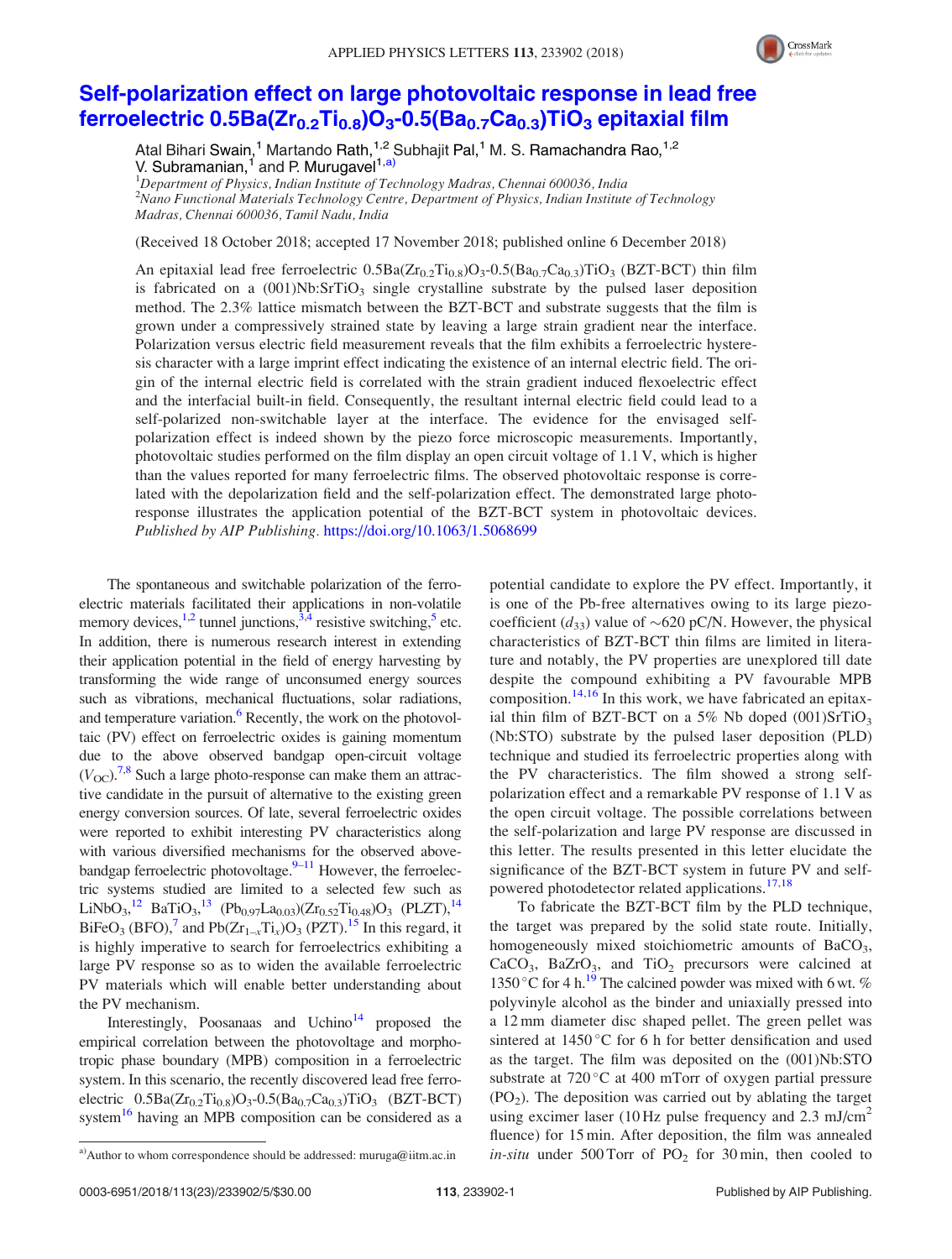room temperature at  $10^{\circ}$ C/min. For better crystallinity, the grown film was again annealed  $ex\text{-}situ$  at 850 °C for 1 h under an ambient condition.

The fabricated film was analysed by the X-ray diffraction (XRD) technique (Rigaku with Ni filter and Cu  $K_{\alpha}$  radiation) for its crystalline phase and orientation. Surface profilometry (Bruker Contour GT-3d) was used to verify the thickness homogeneity of the film. The optical bandgap was measured by diffuse reflectance spectroscopy (DRS) using a micropack DH2000 lamp (deuterium in UV-vis and Halogen in vis-NIR). For electrical measurements,  $200 \mu m$  diameter thin Au dots were deposited as top electrodes, whereas the conducting Nb:STO substrate was used as the bottom electrode. The ferroelectric polarization  $(P)$  versus electric field (E) measurements were performed in the Au/BZT-BCT/ Nb:STO capacitor geometry using a Radiant Technology instrument (USA RT6000S). Piezo force microscopy (Parks System XE, South Korea) was used for the ferroelectric switching characteristics, where the conducting Au tip of 75 kHz resonant frequency and 2.5 N/m force constant were used. The photovoltaic measurements were carried out using a Keithley high resistance electrometer (6517B) with a Xenon arc lamp as the light source.

The  $\theta$ -2 $\theta$  XRD pattern recorded on the film is shown in Fig.  $1(a)$  and the pattern reveals the formation of the film without any secondary phases. The XRD pattern displays the diffraction peaks corresponding to the (00l) plane of the tetragonal phase revealing the c-axis orientation of the BZT-BCT film. To confirm the degree of orientation, the  $\varphi$ -scan is performed on (111) diffraction peaks of both the film and substrate. The results are displayed in Fig.  $1(b)$ . The perfect match in the diffraction peaks of the film with the substrate



FIG. 1. (a) XRD  $\theta-2\theta$  pattern of the BZT-BCT/Nb:STO film and (b)  $\varphi$ scan of Nb:STO and BZT-BCT at (111) diffraction peaks.

and their repetition at 90° interval indicate one-on-one growth with the in-plane 4-fold rotational symmetry of the film. This confirms that the film is epitaxially grown along the (00l) orientation. The lattice parameters of the bulk BZT-BCT sample are  $a = 3.9986 \text{ Å}$  and  $c = 4.0192 \text{ Å}^{20,21}$  whereas the cubic Nb:STO lattice parameter  $(a_{\text{subs}}) = 3.905 \text{ Å}$ . Hence, the c-axis oriented epitaxial film is expected to grow under a compressively strained condition with 2.3% ( $\left[\frac{a_{\text{subs}}-a}{a_{\text{b}}} - a\right]$  $\times 100$ ) misfit strain.<sup>21,22</sup>

The topography of the as-grown film recorded by piezo force microscopy (PFM) (see supplementary material S1) shows a smooth surface with an average surface roughness of  $\sim$ 5 nm. The thickness homogeneity of the film is evidenced from the uniform colour contrast shown by the surface profilometry image in Fig.  $2(a)$  and the thickness calculated from the image is  $\sim$ 335 nm (see supplementary material S2). The optical reflectance (R) spectrum of the film shown in the inset of Fig.  $2(b)$  reveals a sharp absorption below the visible wavelength range which indicates that the bandgap of BZT-BCT is in the UV absorption range. The bandgap of the film obtained from the Kubelka-Munk  $(K-M)$  plot,<sup>23</sup> which is the plot of  $(F(R)h\nu)^{1/2}$  versus energy, where  $F(R) = (1 - R)^2 / 2R$ , drawn in Fig.  $2(b)$ , is  $3.18 \text{ eV}$ .

To ascertain the ferroelectric properties, P-E hysteresis loop measurements are carried out on the Au/BZT-BCT/ Nb:STO film at 50 Hz. The evolution of the P-E loops showing ferroelectric characteristics at various applied voltages is shown in Fig. 2(c). Interestingly, the loops exhibit polarization imprint with a large voltage off-set suggesting the presence of an in-built internal electric field  $(E_{in})$  in the system.<sup>24–28</sup> The *P-E* loops display large asymmetry in remnant polarization  $(P_r)$  with  $+P_r = -0.8$  and  $-P_r = -6.5 \mu C$ / cm<sup>2</sup>. The large imprint is generally attributed to the nonswitchable layer at the film interface.<sup>22,25,26</sup> The origin for such non-switching layer is correlated with the strain gradient and domain pinning at the interface in the literature.<sup>21,22,24–28</sup> Note that the BZT-BCT film is grown on the Nb:STO substrate under 2.3% compressive strain. During the epitaxial growth process, the unit cells are grown layer by layer on the substrate. However, the layers start relaxing as it grows from the interface to the bulk direction leaving a



FIG. 2. (a) Surface profilometry image, (b) K-M plot, and (c) P-E hysteresis loops of the BZT-BCT/Nb:STO film. The inset in the K-M plot shows the reflectance versus wavelength graph. The insets in the P-E loop show the schematic representations of switchable and non-switchable domains under the external electric field.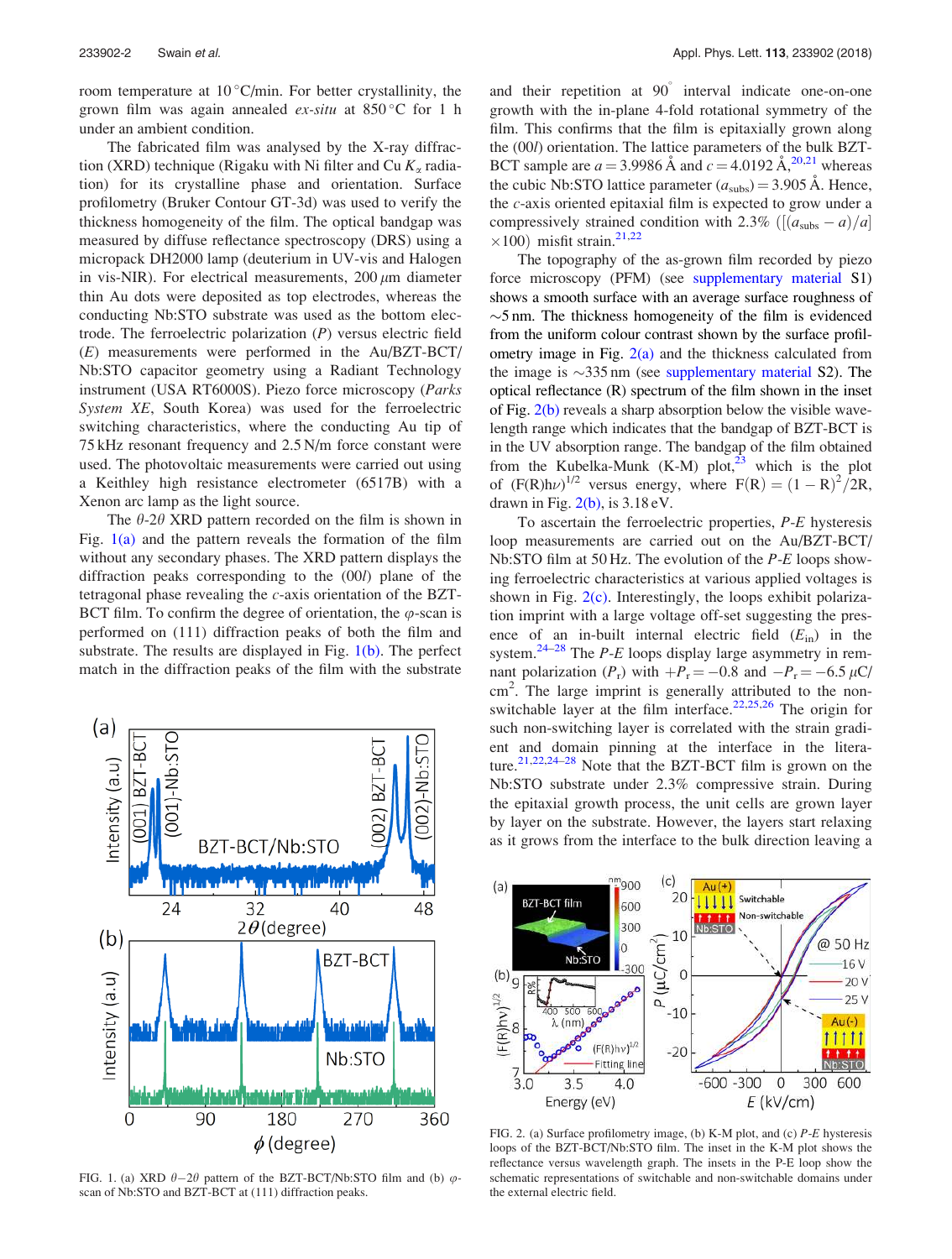large strain gradient along the thickness of the film. The strain gradient can generate large flexoelectric field $21,22,27-29$  which in turn can cause a preferential orientation of polarization called the self-polarization over a small thickness range from the film-substrate interface as shown in the inset of Fig.  $2(c)$ . <sup>28,29</sup>

In a simplified form, the strength of the self-polarization  $P = \mu \frac{\partial u}{\partial z}$  induced by the flexoelectric field  $(E_{\text{flex}} = \frac{e}{4\pi\varepsilon_0 a} \frac{\partial u}{\partial z}),$ where  $\partial u/\partial z$  is the strain gradient, z is the distance from the film surface,  $e$  is the charge of an electron,  $a$  is the lattice parameter of the BZT-BCT compound, and  $\varepsilon_0$  is the absolute permittivity, correlated with the flexoelectric coefficient  $\mu^{30,31}$  By considering the  $\partial u/\partial z = u_m^2/a$ , the calculated  $\partial u/\partial x$  $\partial z$  and  $E_{\text{flex}}$  are  $\sim$ 1.32  $\times$  10<sup>6</sup> m<sup>-1</sup> and 4.75 MV m<sup>-1</sup>, respectively.<sup>22</sup> Note that the lattice misfit strain  $u_m$  is calculated from the lattice parameter of the BZT-BCT and the substrate.<sup>22</sup> In addition, the induced self-polarization  $P$  which assumed to be  $\sim P_r/2$  (= 3.5  $\mu$ C/cm<sup>2</sup>), gives an approximate estimation for  $\mu \sim 2.651 \times 10^{-8}$  C m<sup>-1</sup> which is in fact much large than the values reported for other bulk ferroelectrics. $^{28}$ Moreover, to absorb the misfit strain, the approximate thickness of the non-switchable self-polarization layer  $\left(\frac{a}{u_m}\right)$  is  $\sim$ 18 nm.<sup>22</sup> These self-polarized domains are difficult to switch under a normal external field and thereby leave nonswitchable domains at the interface as shown in the inset of Fig.  $2(c)$ .<sup>22</sup> In addition, the n-type semiconducting Nb:STO substrate results in a p-n junction at the interface with the ptype ferroelectric film. As a consequence, the internal electric field  $(E_{in})$  in the depletion region (pointing towards the thickness direction) can additionally favour a non-switchable upward polarization (domain pinning effect) at the filmsubstrate interface.<sup>29</sup> Hence, a large imprint observed in the BZT-BCT/Nb:STO film could be the combined effect of the strain gradient and domain pinning.

To further understand the domain switching, piezo force microscopic (PFM) measurements are carried out on the film. Initially, the domain pattern is written over  $4 \times 4 \mu m^2$  with +10 V dc bias voltage followed by  $2 \times 2 \mu m^2$  of central area written by  $-10$  V dc bias voltage. The PFM signal is read by 1 V ac signal over  $6 \times 6 \mu m^2$  area and the obtained amplitude and phase images are displayed in Figs.  $3(a)$  and  $3(b)$ , respectively. The uniform colour contrast seen in Fig. 3(b) at the central  $2 \times 2 \mu m^2$  area indicates that the domains are fully switched along the upward direction (away from the substrate). However, the area written by  $+10V$  shows almost similar colour contrast with the as-grown sample (outer area), which indicates the difficulty in switching the domain in the downward direction. The observation reiterates the presence of non-switchable self-polarized upward domains. Hence, the resultant self-polarized field is in-phase and against the field applied to switch the domains in upward and downward directions, respectively. To investigate it further, the PFM amplitude  $(d_{33})$  and phase curves are plotted in Figs.  $3(c)$  and 3(d), respectively. The plots show a butterfly-like ferroelectric  $d_{33}$  curve along with the dynamic domain switching with a 180<sup>°</sup> phase shift. However, the strong imprint-like feature evidenced from the observed shift in the respective plots is attributed to the effect of the non-switchable layer at the interface. The evidence for the non-switchable domains and its effects on the ferroelectric imprint behaviour are reported in similar systems like PZT/Nb:STO thin films.<sup>25</sup>



FIG. 3. The PFM (a) amplitude and (b) phase image of the  $6 \times 6 \ \mu m^2$  BZT-BCT film read by the 1 V ac signal after writing the pattern over  $4 \times 4 \mu m^2$ by +10 V and  $2 \times 2 \mu m^2$  by -10 V dc voltage. The PFM (c) amplitude and (d) phase curves recorded on the BZT-BCT film.

The optical bandgap of the film being in the UV absorption range and ferroelectric polarization strongly suggest the suitability of the BZT-BCT film for PV studies. To probe the PV characteristic, the current versus voltage measurements are carried out on an Au/BZT-BCT/Nb:STO capacitor structure under dark and light illumination conditions. The schematic geometry used for PV measurement is shown in the inset of Fig.  $4(a)$ . Prior to the PV measurements, the sample is poled under  $-10V$  dc voltage for 10 min. The Au and Nb:STO electrodes are connected to the negative and positive terminals, respectively, and the resultant polarization state is labelled as  $P_{\text{up}}$  state. The measured  $J-V$  curves are shown in Fig. 4(a). Notably, the BZT-BCT sample displays a strong PV response with a maximum  $V_{OC}$  of 1.1 V and a shortcircuit current density (Jsc) of  $\sim$ 2  $\mu$ A/cm<sup>2</sup> under 100 mW/ cm<sup>2</sup> light intensity. The displayed  $V_{\text{OC}}$  and  $J_{\text{SC}}$  values are better than the values reported for the Pb-based ferroelectric films and even higher than the well-studied BiFeO<sub>3</sub> film.<sup>30–32</sup> As a comparison, the  $J_{SC}$  and normalized  $V_{OC}$  with respect to the thickness  $(d)$  reported for the ferroelectric epitaxial films exhibiting a large PV response at  $100 \text{ mW/cm}^2$  light intensity are given in Table I.

The table highlights the significance of the BZT-BCT system in PV studies. For the switchable PV effect, the measurements are repeated, but by applying  $+10$  V as the poling voltage. The resultant polarization state is labelled as the  $P_{\text{down}}$  state. Ironically, the sample did not show any PV response under light illumination as shown in Fig. 4(a). This is in accordance with the presence of self-polarization induced non-switchable ferroelectric domains at the film-substrate interface which give rise to the imprint effect resulting in a very low remnant polarization  $(+P_r = -0.8 \,\mu\text{C/cm}^2)$  value.

In general, the PV effect is about the electron-hole pair generation followed by their separation and collection before recombination. In ferroelectric thin films, the separation of photo-generated electron-hole pairs is facilitated by the internal electric field. $10,11$  The following two mechanisms majorly contribute to the ferroelectric PV response via the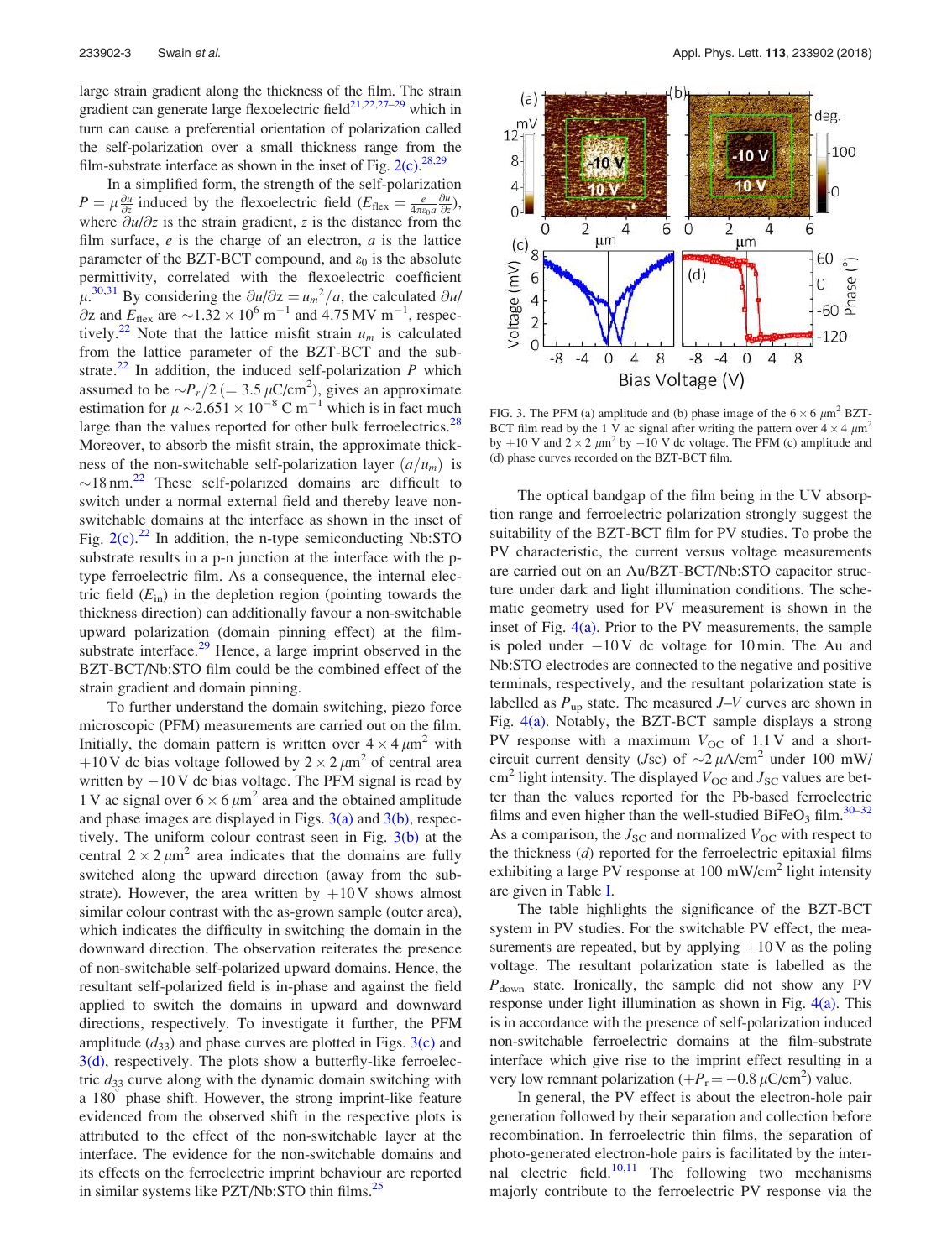

FIG. 4. (a) Photovoltaic J-V curves recorded under dark and light illumination (the inset is the schematic of PV measurement geometry), (b) transient photocurrent response under light ON and OFF states, (c)  $V_{OC}$  recorded as a function of time (the inset shows the  $J_{SC}$  versus time plot), and (d) J-V plots measured at different light intensities for the Au/BZT-BCT/Nb:STO heterostructure.

internal field. They are the polarization induced depolarization field  $(E_{dp})$  and the built-in field  $(E_{bi})$  due to the metal/ ferroelectric Schottky barrier formation at the interface. Note that the  $E_{dp}$  originates due to incomplete screening of polarization induced surface bound charges, whose direction can be switched by changing the poling field direction. The net internal electric field  $(E_{\text{net}})$  responsible for the charge separation is  $E_{net} = E_{bi} \pm E_{dp}^{36,37}$  In addition, in BZT-BCT, the large PV response is also associated with the non-switchable self-polarization field  $(E_{\rm SD})$  whose direction is along and against the  $P_{\text{up}}$  and  $P_{\text{down}}$  states, respectively. Hence, the observed PV response in the  $P_{up}$  state and its absence in  $P_{\text{down}}$  states is the consequence of the related change in the net internal field  $(E_{net} = E_{bi} \pm E_{dp} + E_{sp})$  dominated by  $E_{sp}$ .

To understand it better, we have drawn the energy band diagram of the heterostructure subjected to unpoled,  $P_{\text{up}}$  and  $P_{\text{down}}$  states in Figs. 5(a), 5(b), and 5(c), respectively. In an unpoled state, the difference in the work function (5.1 eV) and electron affinity ( $\chi_e$  = 3.9 eV) of Au and BZT-BCT,<sup>38</sup> respectively, yields the Schottky barrier at the top interface with the resultant barrier height  $\phi_t$  of 1.2 eV (the corresponding

TABLE I. Comparison of reported  $J_{SC}$  and  $V_{OC}/d$  in epitaxial ferroelectric PV response along with the BZT-BCT system.

| Epitaxial films                  | $V_{\text{OC}}/d$ (kV/cm) $J_{\text{SC}}(\mu \text{A/cm}^2)$ |       | Light source |
|----------------------------------|--------------------------------------------------------------|-------|--------------|
| <sup>32</sup> Pt/BFO/SRO/STO     | 8.7                                                          | 0.18  | Halogen lamp |
| 33Pt/BFO/LSMO/STO                | 16.6                                                         | 0.1   | Halogen lamp |
| <sup>34</sup> Pt/Fe/BFO/LSMO/STO | 21                                                           | 0.6   | Halogen lamp |
| <sup>35</sup> Au/PLZT/Nb:STO     | 39.4                                                         | 0.025 | UV source    |
| <sup>a</sup> Au/BZT-BCT/Nb:STO   | 32.8                                                         | 3.5   | Xe lamp      |

 $E_{\text{bi}} = 3.6 \text{ MV/m}$ ) and depletion width  $W_t$  as shown in Fig. 5(a). On the other hand, the  $\chi_e$  of Nb:STO being 4.08 eV gives<sup>39</sup> a nominal barrier height of 0.18 eV(the corresponding  $E_{\text{bi}} = 0.30 \text{ MV/m}$  and depletion width  $W_{\text{b}}$  at the bottom interface as shown in Fig.  $5(c)$ . Hence, the band bending at the bottom interface is mostly dominated by  $E_{\rm SD}$  which is along the direction of  $E_{\text{bi}}$  as shown in Fig. 5(a). However, in the  $P_{\text{up}}$  state, the direction of  $E_{dp}$  being along the direction of  $E_{sp}$  and  $E_{bi}$ , leads to an increase in the width of depletion regions  $(W_t$  and  $W<sub>b</sub>$ ) with an enhanced band bending at both interfaces as shown in Fig. 5(b). As a consequence, the increased  $E_{net} (= E_{bi} +$  $E_{dp} + E_{sp}$ ) favours better charge separation and hence higher  $V_{\text{OC}}$  and  $J_{\text{SC}}$ . On the other hand, in the  $P_{\text{down}}$  state the  $E_{\text{dp}}$ , which is now opposite to the direction of  $E_{sp}$  and  $E_{bi}$ , lowers the  $E_{net} (= E_{bi} - E_{dp} + E_{sp})$  and reduces the band bending effect at both interfaces and even giving possible upward band bending as shown in Fig.  $5(c)$ . As a consequence, the lower  $E_{net}$  reduced the rate of photo-generated charge separation with an almost negligible PV response [shown in Fig.  $4(a)$ ] in the  $P_{down}$  state.



FIG. 5. Schematic energy band diagram of the Au/BZT-BCT/Nb:STO heterostructure in (a) unpoled, (b)  $P_{up}$  state, and (c)  $P_{down}$  states. The  $\phi_t$  is the Schottky barrier height at the top interface The  $E_C$ ,  $E_V$ , and  $E_F$  are the conduction band minimum, valence band maximum, and the Fermi level, respectively. The  $W_t$  and  $W<sub>b</sub>$  represent the barrier width at the top and bottom interfaces, respectively.